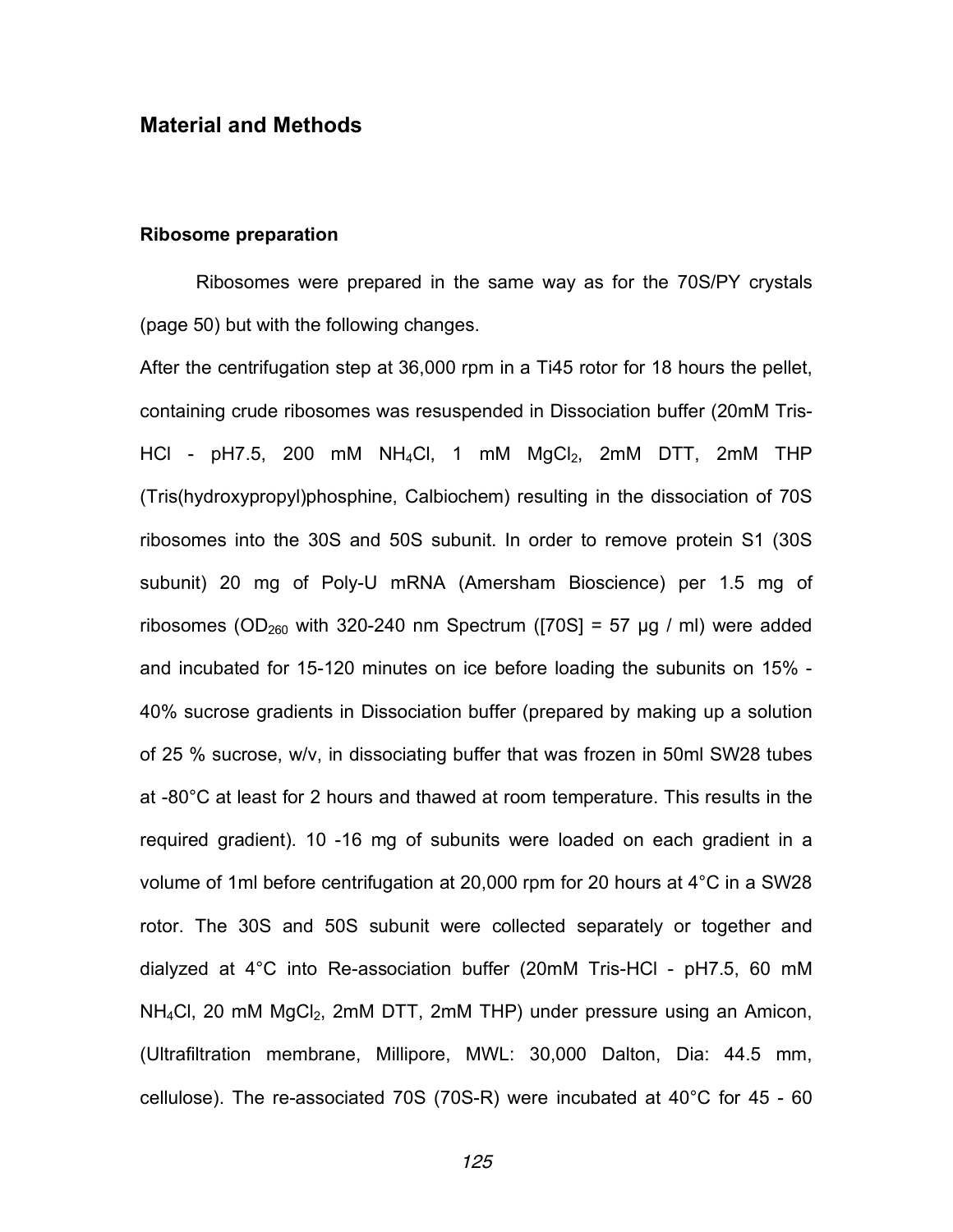minutes to help the re-association step to occur before loading them on 15% - 40% sucrose gradients (10-12 of 70S-R/gradient). The gradients were centrifuged at 28,000 rpm in a SW28 rotor for 15 hours before collecting them using a gradient collector. The 70S-R were dialyzed into Buffer C (20mM Tris-HCl -  $p$ H7.5, 60 mM NH<sub>4</sub>Cl, 20 mM MgCl<sub>2</sub>, 2mM DTT, 2mM THP) and concentrated in an Amicon (Millipore, MWL: 30,000 Dalton, Dia: 44.5 mm, cellulose) at 4°C.

## **Crystallization of** *E. coli* **70S ribosome**

Initially the first crystals of 70S-R ribosomes were grown using the vapor diffusion technique at 4°C. 4 - 6 mM 70S ribosomes (in Buffer C) were mixed on a silanized cover slip with the well solution in a ratio 1:1. The well solution contained  $1 - 4\%$  Plyethylenglycol (PEG) - 8000, 90 - 95 mM 2-Morpholinoethanesulfonic acid (MES) – KOH – pH 6.0, 20 mM  $MgCl<sub>2</sub>$ , 220 mM NH4Cl, 1 mM Spermine and 1.5mM Spermidine. Crystal trays were set up at room temperature and stored in a Styrofoam box at room temperature for 24 hours before transferring them to 4°C. This approach resulted in showers of needle crystals that started to appear after about 3 weeks.

The conditions used in the vapor diffusion technique were improved using the batch crystallization technique. Using a 96 well microbatch-crystallization plate plate (Hampton Research, 30 µl volume, dimensions: 12.4 cm x 8.2 cm)  $1,6 - 2,4$ µM of 70S-R (in buffer C) were set up in a 1:1 ratio with the well solutions containing 350 - 550 mM NH<sub>4</sub>Cl, 5 - 12% PEG - 8000, 30 - 50 mM MgCl<sub>2</sub>, 180

126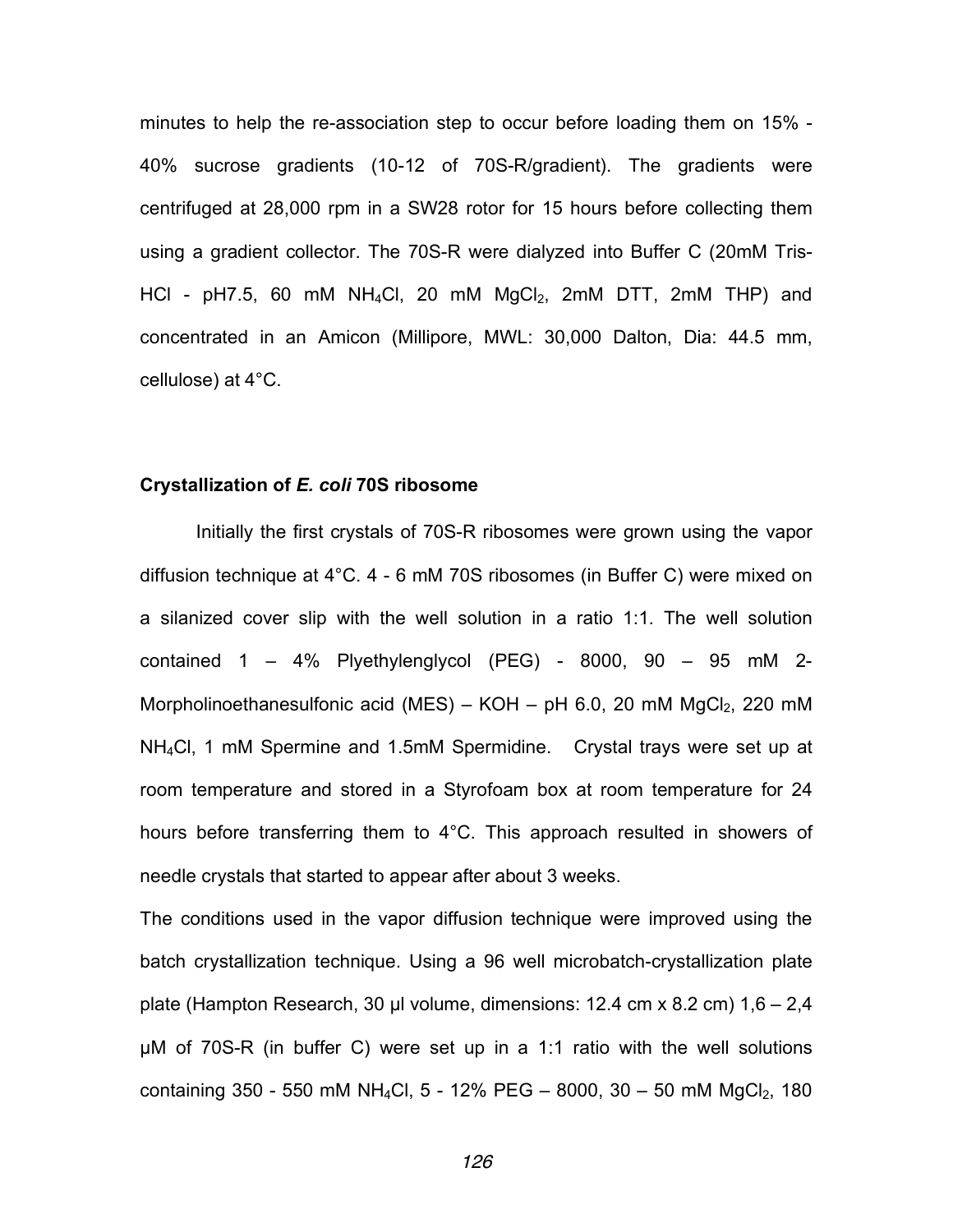mM MES - KOH – pH 6.0, 2 mM Spermine, 3 mM Spermidine (spread out into 96 different conditions). The trays were set up at room temperature, incubated on ice for 10 minutes before a temperature gradient was applied going from 4°C - 25°C - 4°C within 24 hours in a Hampton M6 - Incubator. Crystals grown to a suitable size  $(\sim 1 \,\mu m)$  started to appear after 3 - 6 weeks.

The crystals were stabilized before cryo – cooling them in liquid nitrogen in 20% MPD, 20 mM Hepes - pH 7.5, 28 mM MgCl2, 350 mM NH4Cl, 0.98 mM Spermine, 0.5 mM Spermidine, 3% PEG 8000 and 24.1% PEG 400. The stabilizer was added step – wise to the well in the following way: A 2:1 mixture of well solution to stabilizer was added before changing to a 1:1 mixture after 12 hours. The crystals were incubated with the 1:1 mixture for another 12 hours before changing to 100% stabilizer in which they were again incubated for about 12 hours before mounting.

Diffraction data was measured at beamlines 8.3.1 and 12.3.1 at the Advanced Light Source at Lawrence Berkeley National Laboratory.

## **Soaking experiments**

Kasugamycin (ksg) as well as the Ribosome Recycling Factor (RRF) were soaked into pre-stabilized crystals over night. The ligands were added to the final (the 3.) stabilizing step (as explained above).

In the case of *E .coli* as well as *T. thermophilus,* RRF was soaked into the crystals using a three-fold access ( $[4.8 - 7.2 \mu M]$  final concentration) compared to the ribosome.

127